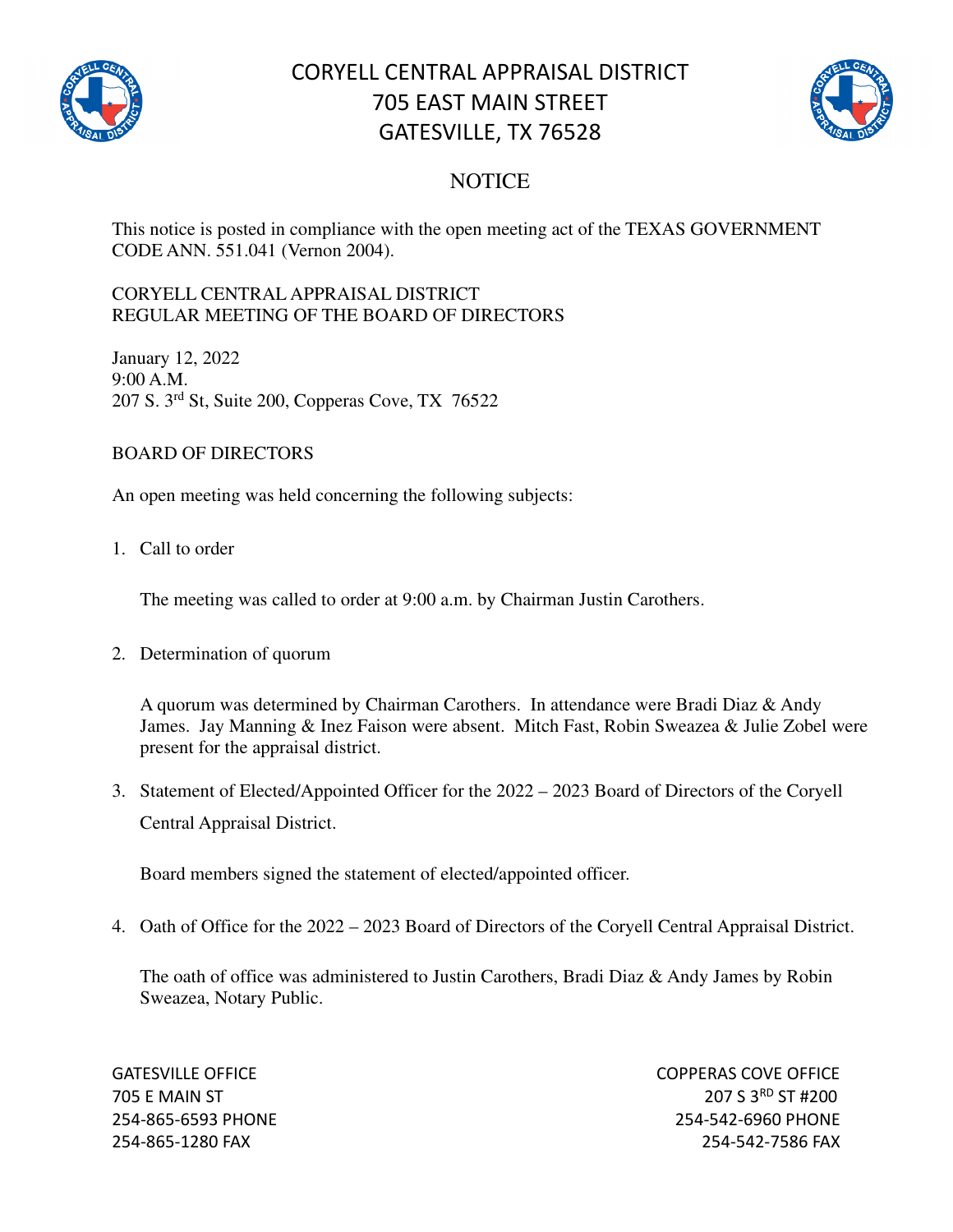

## CORYELL CENTRAL APPRAISAL DISTRICT 705 EAST MAIN STREET GATESVILLE, TX 76528



5. Election of Officers for the 2022 Board of Directors of the Coryell Central Appraisal District

A motion to elect:

- Chairman, Justin Carothers
- Secretary, Bradi Diaz
- Spokesperson, Inez Faison

was made by Bradi Diaz. The motion was seconded by Andy James. Motion carried unanimously.

6. Public comments

No public comments.

7. Consider approval of previous minutes

A motion to approve the minutes from the December meeting was made by Bradi Diaz. The motion was seconded by Andy James. Motion carried unanimously.

8. Consider approval of monthly financial reports

A motion to approve the November financial reports was made by Bradi Diaz. The motion was seconded by Andy James. Motion carried unanimously.

9. Consider course of action concerning Coryell Central Appraisal District Board of Director Policy Manual

A motion to approve the Board of Director Policy removing section 3.07 due to legislation by the 87<sup>th</sup> Texas Legislature was made by Bradi Diaz. The motion was seconded by Andy James. Motion carried unanimously.

GATESVILLE OFFICE COPPERAS COVE OFFICE 705 E MAIN ST 207 S 3RD ST #200 254-865-6593 PHONE 254-542-6960 PHONE 254-865-1280 FAX 254-542-7586 FAX